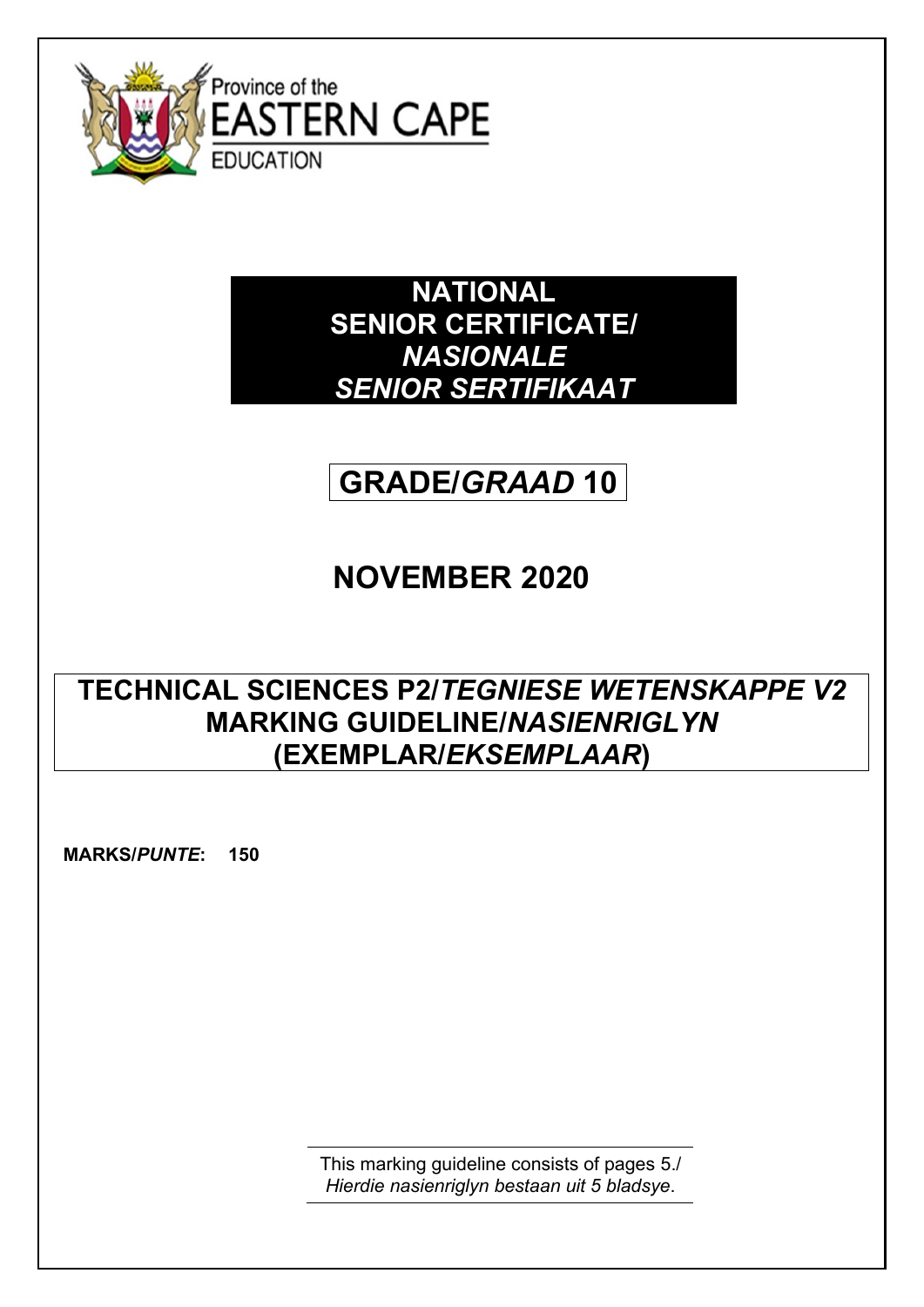#### **QUESTION/***VRAAG* **1**

| 1.1  | $D \checkmark$ | (2)    |
|------|----------------|--------|
| 1.2  | $B \vee \vee$  | (2)    |
| 1.3  | $C \vee C$     | (2)    |
| 1.4  | $A \vee C$     | (2)    |
| 1.5  | $B \vee \vee$  | (2)    |
| 1.6  | $D \checkmark$ | (2)    |
| 1.7  | $A \vee C$     | (2)    |
| 1.8  | $C \vee C$     | (2)    |
| 1.9  | $C \vee C$     | (2)    |
| 1.10 | $A \vee C$     | (2)    |
|      |                | $[20]$ |

#### **QUESTION/***VRAAG* **2**

|     | $2.1$ $2.1.1$                                                                                                                      | Melting point/smeltpunt $\checkmark\checkmark$    |                               | (2) |
|-----|------------------------------------------------------------------------------------------------------------------------------------|---------------------------------------------------|-------------------------------|-----|
|     | 2.1.2                                                                                                                              | Density/Digtheid $\checkmark$                     |                               | (2) |
|     | 2.1.3                                                                                                                              | Malleable/Smeebaar √√                             |                               | (2) |
|     | 2.1.4                                                                                                                              | Ductile/Buigbaar $\checkmark\checkmark$           |                               | (2) |
|     | 2.1.5                                                                                                                              | Thermal conductivity/Termiese geleidingsvermoë √√ |                               | (2) |
| 2.2 | FALSE $\checkmark$ Carbon is not a metal $\checkmark$ /<br>2.2.1<br>VALS, $\checkmark$ Koolstof is nie 'n metaal nie. $\checkmark$ |                                                   |                               | (2) |
|     | 2.2.2                                                                                                                              | <b>Substance/Stof</b>                             | Repel/Attract/Aantrek/Afstoot |     |
|     |                                                                                                                                    | Aluminum                                          | Repel / Afstoot $\checkmark$  |     |
|     |                                                                                                                                    | Carbon/ Koolstof                                  | Repel / Afstoot √             |     |
|     |                                                                                                                                    | Iron / Yster                                      | Attract / Aantrek √           |     |
|     |                                                                                                                                    | Copper / Koper                                    | Repel / Afstoot $\checkmark$  |     |

|     |       | Nickel / Nikkel                                                                                                  | Attract / Aantrek √ | (6)         |
|-----|-------|------------------------------------------------------------------------------------------------------------------|---------------------|-------------|
|     | 2.2.3 | Magnetic properties/Magnetiese eienskappe √                                                                      |                     | (1)         |
| 2.3 | 2.3.1 | Material that cannot conduct electricity/Materiaal wat nie elektrisiteit<br>kan gelei nie $\checkmark\checkmark$ |                     | (2)         |
|     | 2.3.2 | Polyester/Poliëster √<br>Air/Lug $\checkmark$                                                                    |                     | (2)         |
|     | 2.3.3 | They have the lowest thermal conductivity values./Hulle het die<br>laagste termiese geleidingsvemoë waardes. √   |                     | (1)<br>[24] |

*Zinc / Sink* Repel / *Afstoot* ✓<br>Nickel / *Nikkel* Attract / *Aantrek* 、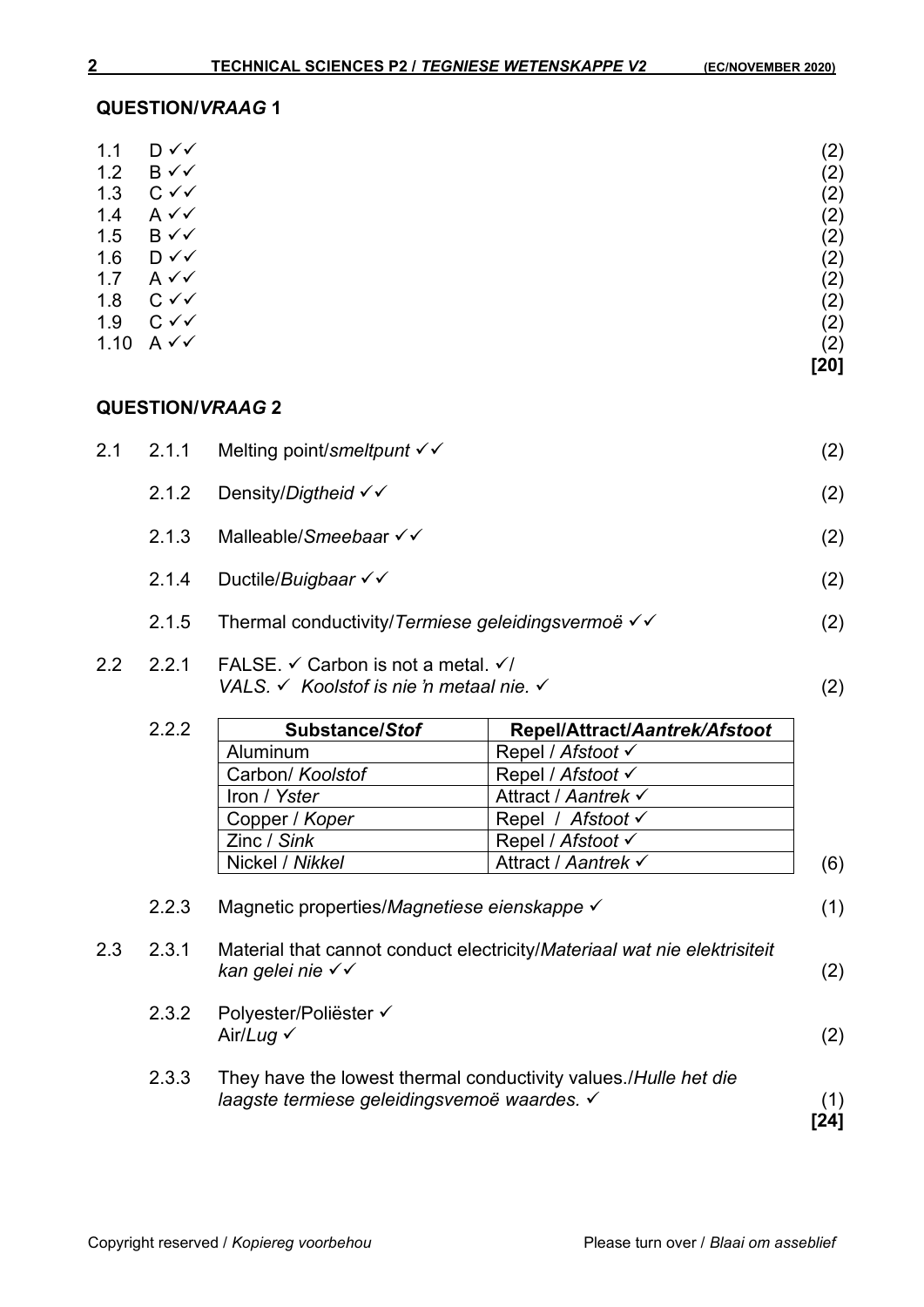### **QUESTION/***VRAAG* **3**

| <b>QUESTION/VRAAG 3</b> |                                                                                  |     |  |  |
|-------------------------|----------------------------------------------------------------------------------|-----|--|--|
| 3.1                     | Simplest type of a pure substance/Eenvoudigste tipe van suiwer stof $\checkmark$ | (2) |  |  |
| 3.2                     | Group 15, V Period 3 V/Groep 15, Periode 3                                       | (2) |  |  |
| 3.3                     | $15 \checkmark$                                                                  | (1) |  |  |
| 3.4                     | $1s^2 \sqrt{2s^2 2p^6 \sqrt{3s^2 3p^3}}$                                         |     |  |  |
| 3.5                     | Phosphorus $\checkmark$ – P $\checkmark$ / Fosfor – P                            | (2) |  |  |
| 3.6                     | $5 \checkmark$                                                                   | (1) |  |  |
| 3.7                     | ↑⊥<br>$n = 3$<br>↑↓<br>↑↓<br>$n = 2$<br>$n = 1$                                  | (3) |  |  |
| 3.8                     | Anion / anioon √                                                                 | (1) |  |  |
|                         |                                                                                  |     |  |  |
| 3.9                     | 3.9.1<br>Isotope / Isotope √                                                     | (1) |  |  |

- $3.9.2 \quad 2 \checkmark$  (1)
- 3.9.3 Negative / *negatief* ✓ (1)
- 3.9.4 (a) Na ✓ (b) 12  $\checkmark$ (c) Lithium ion / *Litiumioon* ✓ ✓ (d)  $2 \checkmark$ (e)  $K \checkmark$ 
	- (f) 20  $\checkmark$ (g) Argon  $\checkmark$

(h) Ar  $\checkmark$  (9)

- 3.10 Number of protons and electrons ✓ ✓/ *Aantal protone en elektrone* (2)
- 3.11 (a)  $CH_4 + \sqrt{2}O_2 \rightarrow CO_2 + \sqrt{2}H_2O$  (2)
	- (b)  $N_2 + \sqrt{2} O_2 \rightarrow \sqrt{2} NO_2$  (2)
- 3.12 3.12.1 A substance made out of two or more elements in the exact ratio/ *'n Stof wat bestaan uit twee of meer elemente wat in 'n spesifieke verhouding met mekaar verbind is.* ✓✓ (2)

$$
3.12.2 \quad D. \quad KNO_3 \rightarrow K^+ \quad \checkmark \quad + \quad NO_3 \cdot \checkmark \quad \checkmark \tag{4}
$$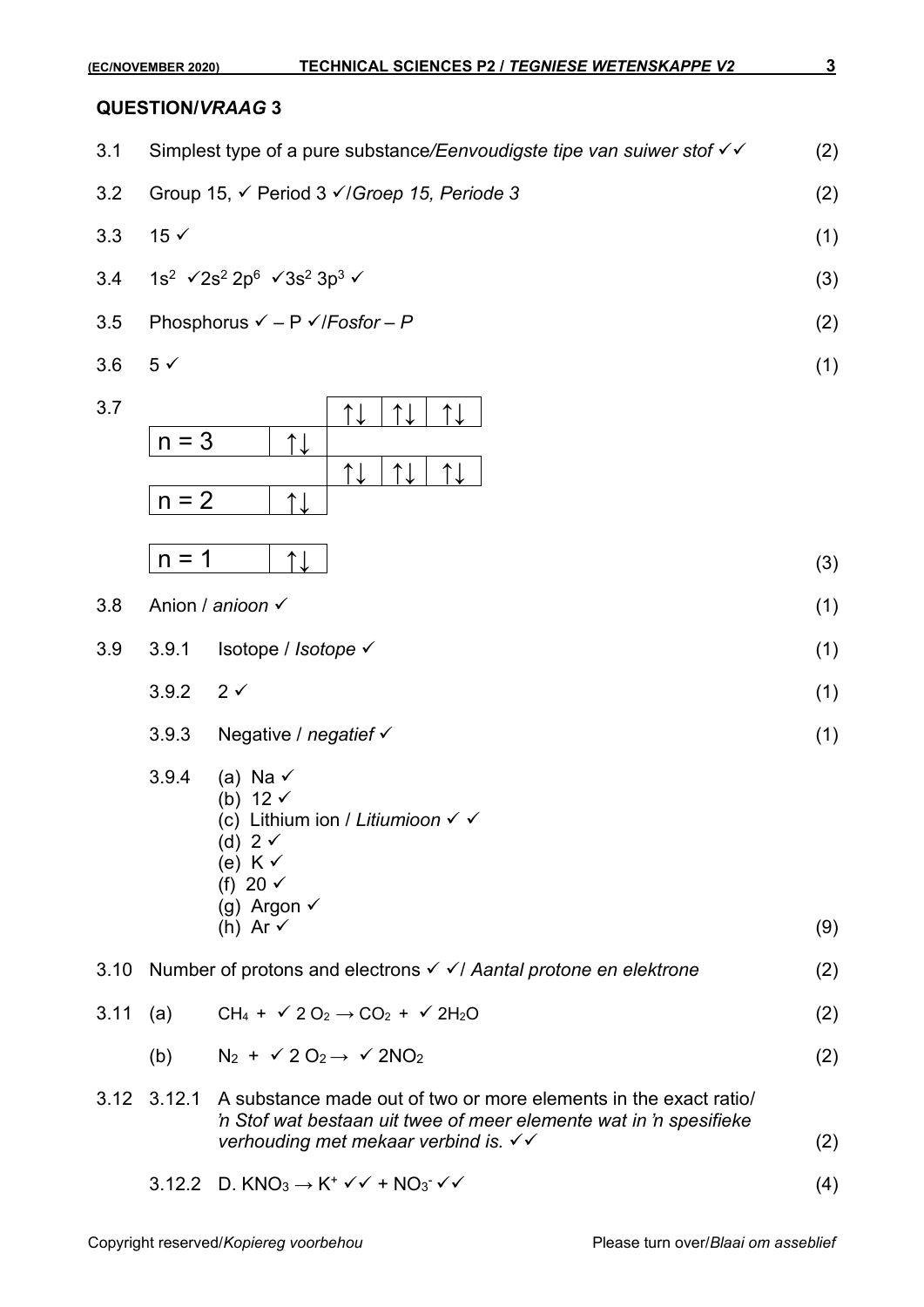| <u>4</u> |                                                                                                                                                               | <b>TECHNICAL SCIENCES P2 / TEGNIESE WETENSKAPPE V2</b>                                                                                  | (EC/NOVEMBER 2020) |
|----------|---------------------------------------------------------------------------------------------------------------------------------------------------------------|-----------------------------------------------------------------------------------------------------------------------------------------|--------------------|
|          |                                                                                                                                                               | 3.12.3 $\sqrt{C}$                                                                                                                       | (2)                |
|          |                                                                                                                                                               | 3.12.4 Zinc sulpate $\checkmark$ / Sinksulfaat $\checkmark$ and/en Hydrogen/Waterstof $\checkmark$                                      | (4)                |
|          |                                                                                                                                                               | 3.12.5 H: NaOH √ ✓                                                                                                                      |                    |
|          |                                                                                                                                                               | J: $NO2 \checkmark$                                                                                                                     | (4)<br>[49]        |
|          |                                                                                                                                                               | <b>QUESTION/VRAAG 4</b>                                                                                                                 |                    |
| 4.1      | Pure substance as a single type of material/Suiwer stof is 'n stof as 'n enkele<br>tipe materiaal $\checkmark\checkmark$                                      |                                                                                                                                         |                    |
|          | 4.2 4.2.1                                                                                                                                                     | Wool or wood $\checkmark$ (Any 1)/Wol of hout (Enige 1)                                                                                 | (1)                |
|          | 4.2.2                                                                                                                                                         | Steel/ wires/ copper √ (Any 1)/Staal/ drade/ koper (Enige 1)                                                                            | (1)                |
| 4.3      |                                                                                                                                                               | Cations–ions with positive charges/Katione–ione met positiewe ladings $\checkmark\checkmark$                                            | (2)                |
|          | 4.4 4.4.1                                                                                                                                                     | $C^{4+}$ $\checkmark$                                                                                                                   | (2)                |
|          | 4.4.2                                                                                                                                                         | $Q^2 \mathcal{A}$                                                                                                                       | (2)                |
|          | 4.5 4.5.1                                                                                                                                                     | Fe(III) $O_3 \checkmark$                                                                                                                | (2)                |
|          | 4.5.2                                                                                                                                                         | $Cu(II)Cl2 \checkmark$                                                                                                                  | (2)                |
|          | 4.6 4.6.1                                                                                                                                                     | (d); (e) $\checkmark$                                                                                                                   | (2)                |
|          | 4.6.2                                                                                                                                                         | $(j) \checkmark$                                                                                                                        | (1)                |
|          | 4.6.3                                                                                                                                                         | (a) or (i) $\checkmark$                                                                                                                 | (1)                |
|          | 4.6.4                                                                                                                                                         | (b) $\checkmark$                                                                                                                        | (1)                |
|          | 4.6.5                                                                                                                                                         | $(k)$ $\checkmark$                                                                                                                      | (1)                |
|          | 4.6.6                                                                                                                                                         | (b) $\checkmark$                                                                                                                        | (1)                |
|          | 4.6.7                                                                                                                                                         | (a) $\checkmark$                                                                                                                        | (1)                |
|          | 4.6.8                                                                                                                                                         | (j) or (g) $\checkmark$                                                                                                                 | (1)                |
|          | 4.6.9                                                                                                                                                         | $(g) \checkmark$                                                                                                                        | (1)                |
| 4.7      | (b) – Magnesium $\checkmark$ Mg $\checkmark$<br>(f) – Carbon / Koolstof $\checkmark$ C $\checkmark$<br>(i) – Hydrogen / Waterstof $\checkmark$ H $\checkmark$ |                                                                                                                                         | (6)                |
| 4.8      |                                                                                                                                                               | Diatomic – molecules contain two identical atoms /<br>Diatomies – molekules wat uit twee identiese atome bestaan $\checkmark\checkmark$ | (2)                |
| 4.9      |                                                                                                                                                               | $(i)$ , $(f)$ and/en $(k)$                                                                                                              | (3)                |
|          |                                                                                                                                                               |                                                                                                                                         | [35]               |